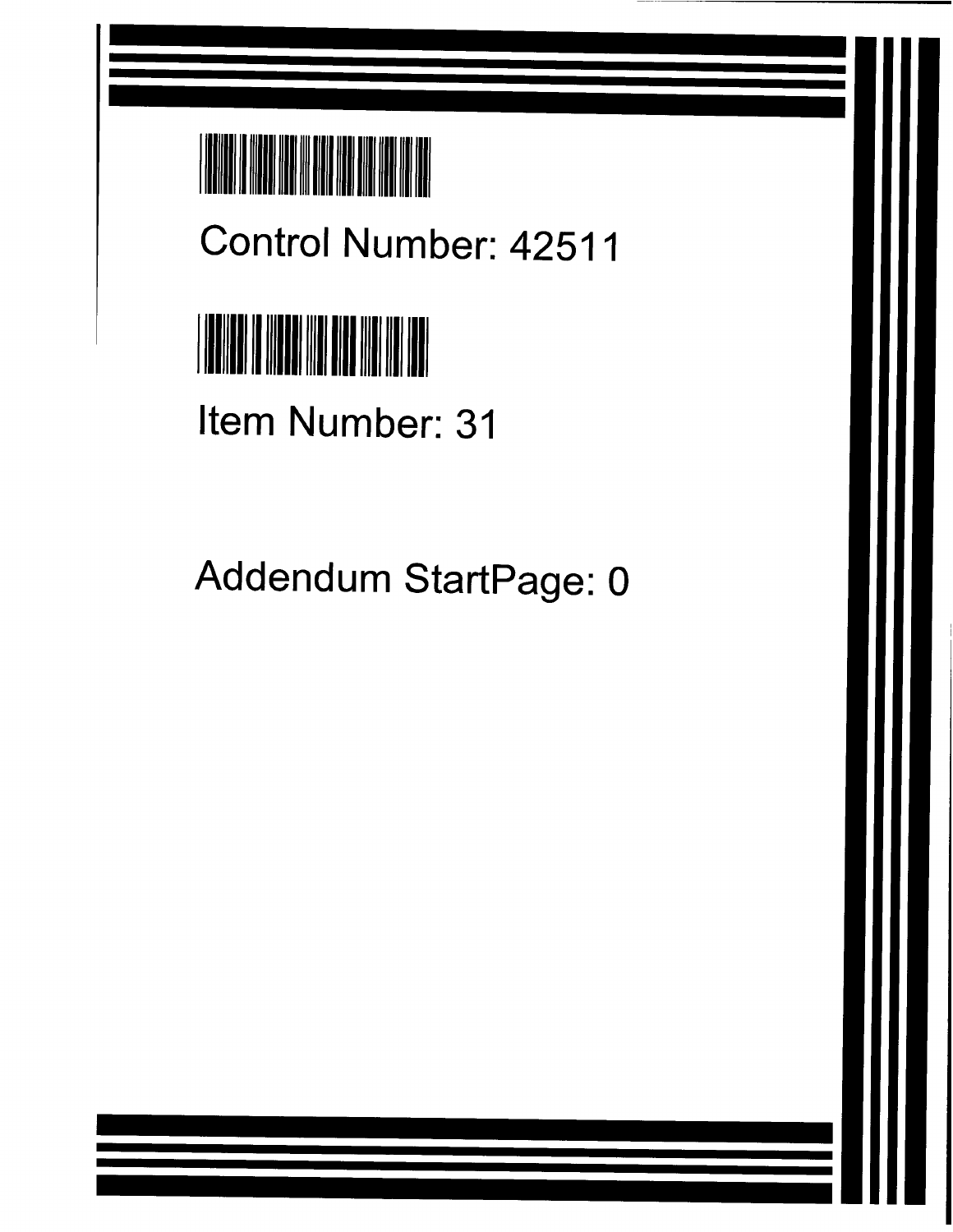#### PUC DOCKET NO. 42511

COMPLAINT OF CALPINE § CORPORATION AND NRG ENERGY, §<br>
INC. AGAINST THE ELECTRIC §<br>
RELIABILITY COUNCIL OF TEXAS §<br>
AND APPEAL OF DECISION §<br>
CONCERNING THE HOUSTON §<br>
MPORT PROJECT § INC. AGAINST THE ELECTRIC RELIABILITY COUNCIL OF TEXAS AND APPEAL OF DECISION **CONCERNING THE HOUSTON IMPORT PROJECT** 

 $\mathcal{H}_{\mathbf{f}}$  .  $\cdot \cdot$ 09 PUBLIC UTILITY COMMISSION OF TEXAS

# COMMISSION STAFF'S COMMENTS

Pursuant to Order No. 1 in this proceeding, Staff now provides the following comments regarding the Complaint, the positions of the responding parties, and Staff's position.

#### I. BACKGROUND

### A. The Complaint.

On May 13, 2014, Calpine Corporation (Calpine) and NRG Energy, Inc. (NRG) (collectively, Complainants) filed a complaint against the Electric Reliability Council of Texas (ERCOT) and appeal of the ERCOT Board's approval of the Houston Import Project (HIP) pursuant to P.U.C. PROC. R. 22.251. Complainants allege that ERCOT's methodology and choices in its determination of a reliability need for the HIP collectively amount to an abuse of ERCOT's discretion, in contravention to the protocols and procedures that ERCOT has developed.' Therefore, Complainants request that the Commission find ERCOT's Board of Director's Resolution of April 8, 2014, an abuse of discretion and contrary to law, Protocols, and standards, and instruct ERCOT to re-examine its recommendation for the HIP without erroneous methodologies and assumptions.2

In July and August of 2013, three different Regional Planning Group (RPG) proposals were submitted by transmission service providers after identifying a reliability need to improve the import capability into Houston.<sup>3</sup> ERCOT conducted a combined single independent review

1

 $\mathcal{O}$ 

Calpine Corporation's and NRG Energy, Inc.'s Complaint Against the Electric Reliability Council of Texas and Appeal of Decision Concerning the Houston Import Project at 6 (May 13, 2014) (Complaint).

*<sup>2</sup> Id.* at 6 and 39.

*<sup>3</sup> Id.,* Attachment 3 at 1.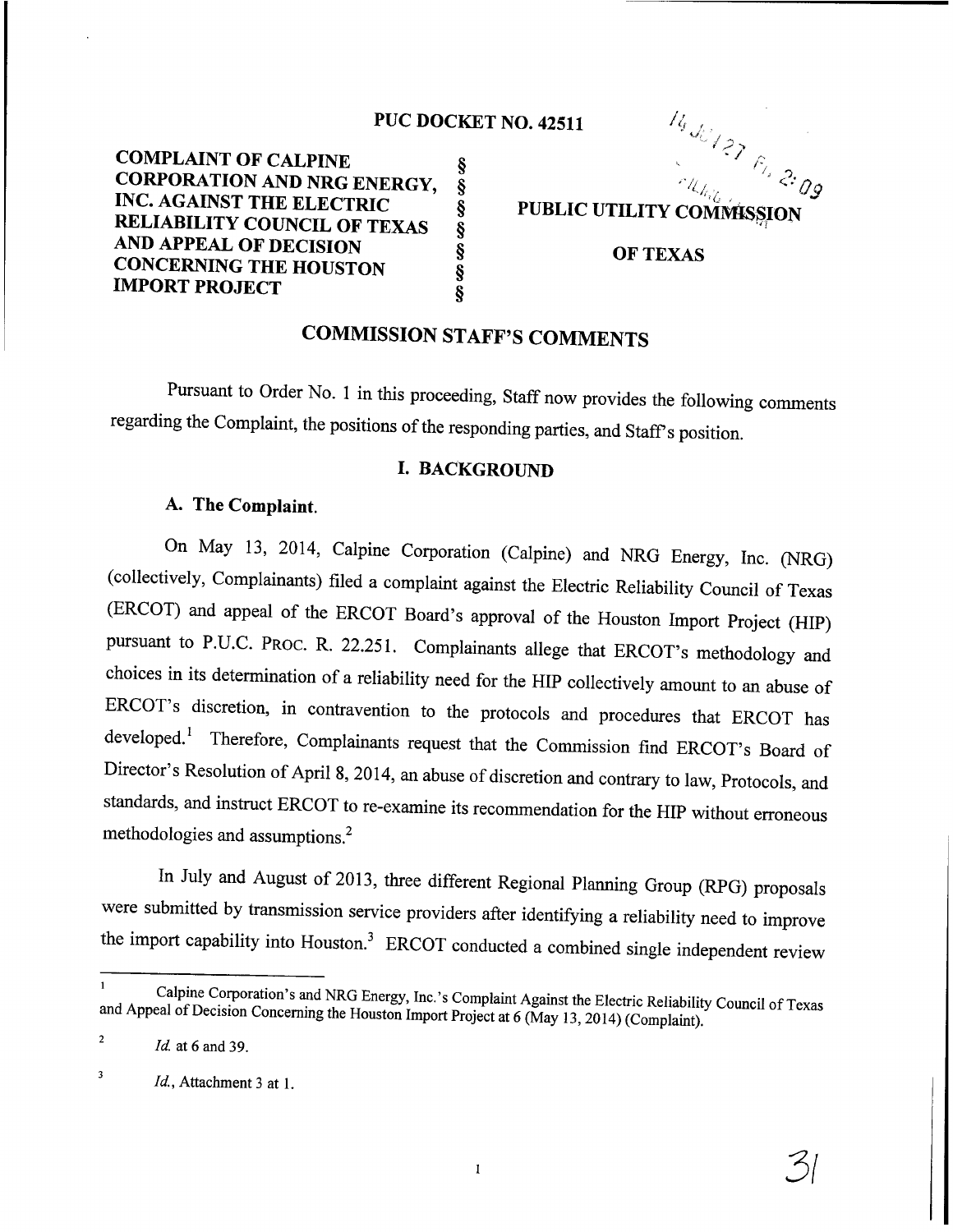of the HIP proposals, and based on the result of that independent review concluded that transmission reinforcement was needed to meet reliability criteria under the 2018 summer peak condition.4 Ultimately, ERCOT recommended a new Limestone-Gibbons Creek-Zenith 345 kV double-circuit line and upgrades to other transmission facilities as the best solution for the HIP and recommended that the project be in service by  $2018<sup>5</sup>$  On April 8, 2014, the ERCOT Board of Directors adopted a resolution endorsing the need for the HIP, and deemed the double-circuit line critical to the reliability of the ERCOT system.<sup>6</sup>

Complainants alleged that ERCOT did not validly demonstrate the need for the HIP because ERCOT's determination was based on an inadequate and incomplete study, which they alleged contained many inconsistencies and untenable assumptions.<sup>7</sup> Specifically, Complainants argued that by not conducting a full economic analysis, ERCOT failed to comply with Protocol and Planning Guide requirements that ERCOT attempt to meet reliability criteria as economically as possible and in a cost-efficient manner.<sup>8</sup> Additionally, Complainants argued that ERCOT did not establish that a reliability problem exists because ERCOT used transmission service provider forecasts in its study, instead of ERCOT's load forecasts, which was not a reasonable variation in the load forecast allowed pursuant to the Planning Guides.<sup>9</sup> Complainants claimed that the use of either of ERCOT's load forecasts, either the Capacity, Demand, and Reserves Reports (CDR) or the 90/10 extreme weather cases, demonstrated that no reliability problem exists. 10

Finally, Complainants alleged that ERCOT used inconsistent and conflicting standards and assumptions about resource development within different areas of ERCOT, and used scaling methodologies not sanctioned by the Protocols or Planning Guides.<sup>11</sup> Complainants argued that

- **'Complaint at 2.**
- *<sup>8</sup> Id.* **at 3.**

 $\frac{4}{10}$ 

*<sup>5</sup> Id.*

*<sup>6</sup> Id.,* **Attachment 2 at 11.**

*<sup>9</sup> Id.* **at 3 and 26.**

*<sup>10</sup> Id.* **at 4.**

*<sup>11</sup> Id* **at 4-5, and 37;** *see id.* **at 19-22.**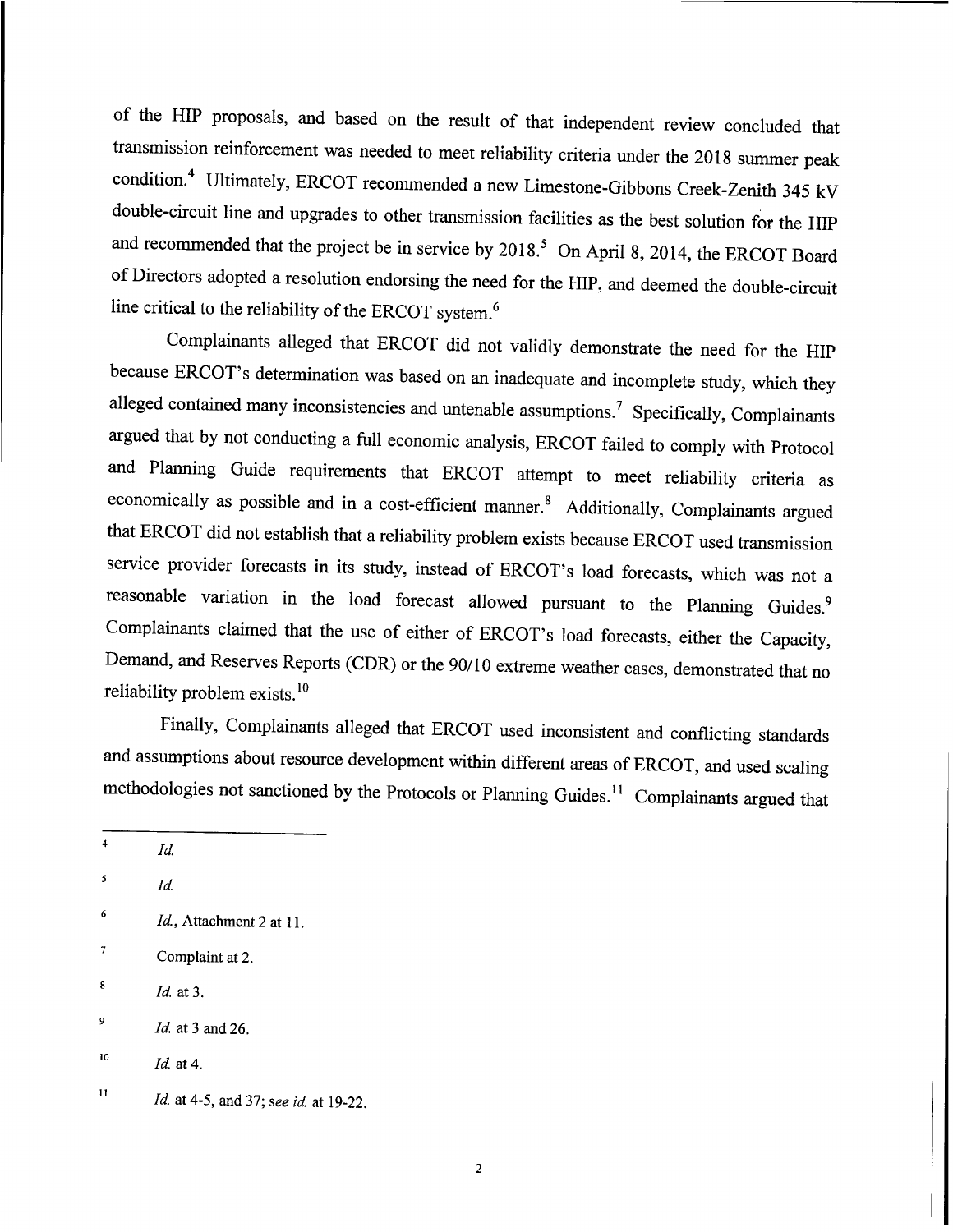what ERCOT has labeled a reliability problem is actually a need for additional Houston area resource investment.<sup>12</sup> As a whole, Complainants contended that ERCOT's methodology and choices amount to an abuse of ERCOT's discretion that is contrary to Protocols and procedures.13

On June 10, 2014, ERCOT filed its response to the Complaint pursuant to Order No. 1.<sup>14</sup> On June 20, 2014, CenterPoint Energy Houston Electric (CenterPoint) filed a motion to intervene and response to the complaint, in addition to a motion to dismiss. At the time of this filing, Texas Industrial Energy Consumers (TIEC), City of Bryan, Gulf Coast Coalition of Cities (GCCC), City of Houston, City of Garland, Luminant, and Cross Texas Transmission, LLC (CTT) have also filed motions to intervene. The motions of TIEC, City of Bryan, and GCCC have been granted, the remaining motions have not been ruled upon at this time.

## B. ERCOT's **Response**

ERCOT responded to each of the Complainant's allegations, outlining the processes and procedures ERCOT employed in reaching its determination regarding the need for the HIP. Specifically, ERCOT claimed that the need for the HIP had been consistently identified since 2006, based on the Long Term System Assessment, the RPG Process, and various analyses that revealed multiple reliability criteria violations in 2018 under N-1 and G-1+N-1 conditions. 15

ERCOT also argued that the load forecasts used in its analysis were reasonable, and load scaling techniques did not affect the identification of the project need.<sup>16</sup> Additionally, ERCOT maintained that it considered the economic consequences of the project, and accounted for planned generation resources, in accordance with Commission rules and ERCOT Planning

*<sup>15</sup> Ia.* at 8-16.

 $12$  *Id.* at 5.

 $13$  *Id.* at 6.

la Electric Reliability Council of Texas, Inc.'s Response to Calpine Corporation's and NRG Energy, Inc.'s Complaint Against the Electric Reliability Council of Texas and Appeal of Decision Concerning the Houston Import Project at Attachment 1(June 10, 2014) (ERCOT Response).

*<sup>16</sup> Id.* at 17 and 20.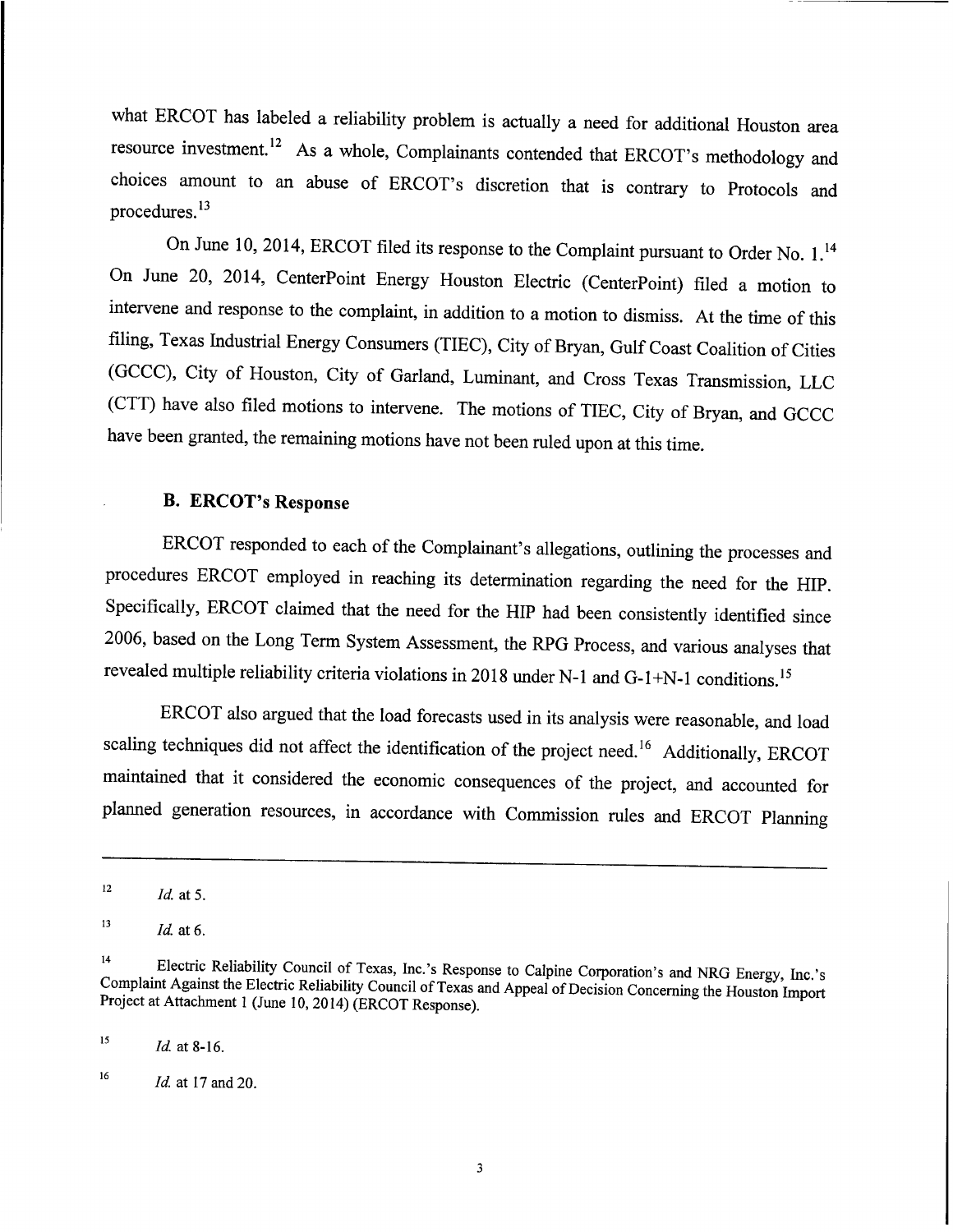Guides.<sup>17</sup> In response to the Complainants contention that the actual issue to be addressed in the HIP area is a lack of resource investment rather than transmission infrastructure, ERCOT conceded that the retirement of generation along with a lack of new generation has caused reliability issues in the area; however, ERCOT asserted that current transmission planning requirements do not permit ERCOT to recommend generation or load resources to address a transmission reliability criteria violation.<sup>18</sup>

Furthermore, ERCOT contended that because several of the issues raised by the Complainants implicitly seek changes to existing planning criteria, a contested case proceeding at the Commission is not the proper avenue for such issues.<sup>19</sup> Rather, ERCOT argued, such changes to transmission planning requirements are policy issues that should be raised in a rulemaking, Nodal Protocol Revision Request (NPRR) or Planning Guide Revision Request (PGRR), as required by P.U.C. PROC. R. 22.251(c).<sup>20</sup> Ultimately, ERCOT maintained that its independent analysis was reasonable, appropriate, and in accordance with applicable planning requirements. $21$ 

## C. CenterPoint's **Response**

In its response to the Complaint, CenterPoint argued that the Complainants have not filed a complaint over which the Commission's rule applies.<sup>22</sup> Alternatively, CenterPoint contends that the facts will show that the ERCOT Board did not abuse its discretion in determining the need for the HIP because ERCOT complied with all applicable laws, rules, and protocols in assessing the need.<sup>23</sup> CenterPoint incorporated its responses contained in its motion to dismiss

ę.

**<sup>21</sup> ERCOT Response at 3.**

*<sup>23</sup> Id.*

*<sup>17</sup> Id* **at 18-19.**

*<sup>18</sup> Id.* **at 19.**

*<sup>19</sup> Id.* **at 6.**

**<sup>20</sup> ERCOT Response at 6-7, and 27.**

<sup>22</sup> **CenterPoint Energy Houston Electric,** LLC's **Motion to Intervene and Response to the Complaint at 4 (Jun. 20, 2014)** (**CenterPoint Response).**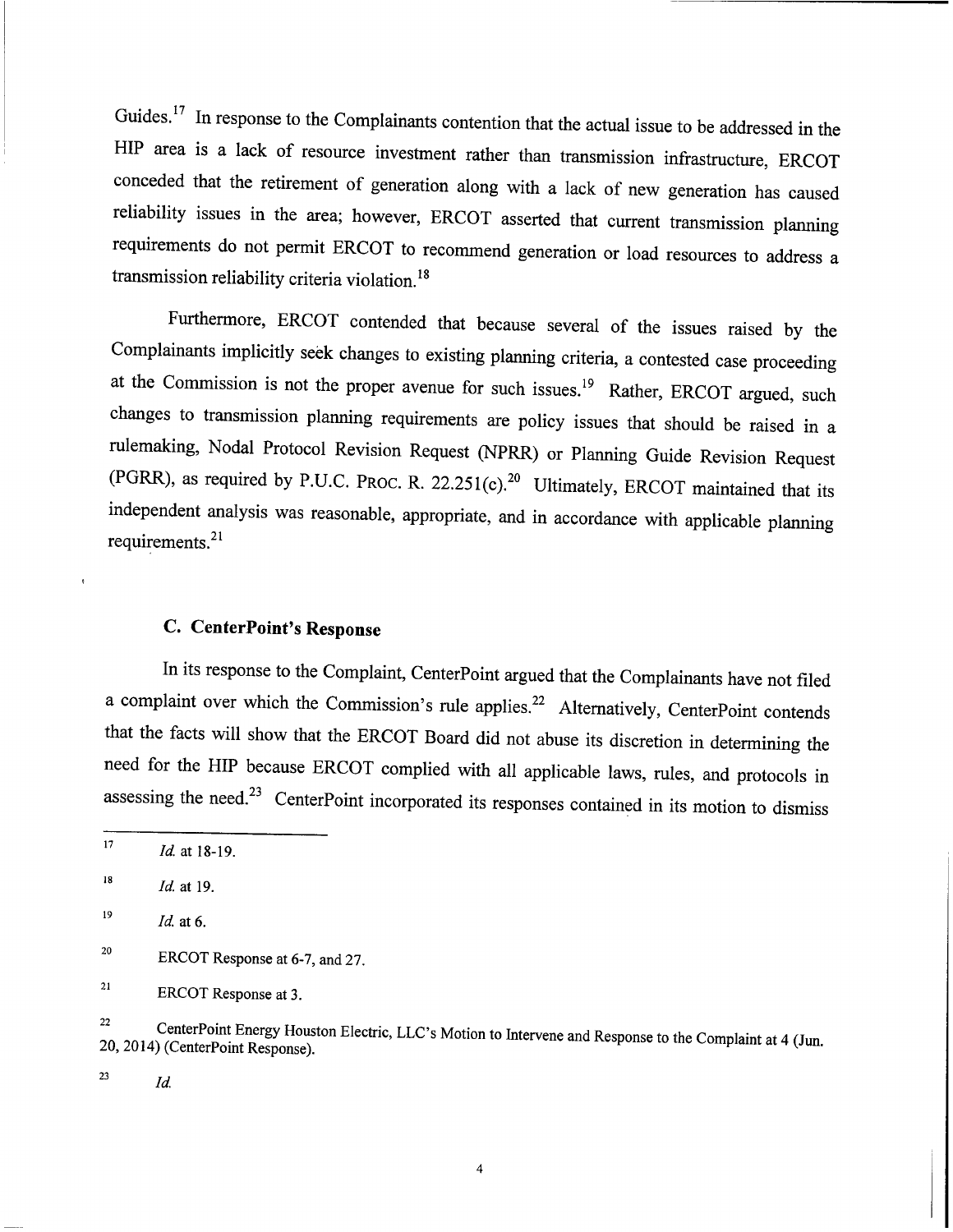which was filed contemporaneously with the response to the Complaint. Staff has responded to CenterPoint's motion to dismiss in a separate filing.

# D. CTT **and Garland's Joint Response**

On June 26, 2014, CTT and Garland (CTT/Garland) filed a joint response to the complaint in which they argued that the Complainants do not have a valid complaint because they have not alleged a violation pursuant to P.U.C. PROC. R. 22.251.<sup>24</sup> CTT/Garland claimed that Complainants are simply unhappy with the determination ERCOT reached after its study and desire to amend ERCOT Protocols and Guides.<sup>25</sup> Additionally, CTT/Garland contended that the abuse of discretion standard of appellate review of the agency actions alleged by the Complainants does not apply in this proceeding, as P.U.C. PROC. R. 22.251 sets out the appropriate standard.<sup>26</sup>

Specifically, CTT/Garland responded that ERCOT conducted a thorough analysis and considered many potential remedies to identified reliability violations.<sup>27</sup> CTT/Garland argued that ERCOT used the appropriate load forecast in its analysis as the Planning Guide explicitly allows for reasonable variations of load forecast.<sup>28</sup> Furthermore, CTT/Garland claimed that ERCOT used appropriate assumptions regarding the Coastal Zone Resources, and properly excluded generation that did not meet Planning Guide requirements.<sup>29</sup> CTT/Garland also contended that the Complainants claims regarding cogeneration are nothing more than speculation.<sup>30</sup> Finally, CTT/Garland argued that under Commission rules the HIP does not require an economic cost-benefit analysis since it is a transmission line that is "necessary to meet

- *<sup>27</sup> Id.* at 9.
- <sup>28</sup> *Id.* at 10-11.

<sup>24</sup> Cross Texas Transmission, LLC's and Garland's Joint Response to Calpine and NRG Energy's Complaint against ERCOT at 2 (June 26, 2014) (CTT/Garland Response).

<sup>25</sup> *Id.*

<sup>26</sup> *Id.* at 9

*<sup>29</sup> Id.* at 12.

<sup>30</sup> *Id.* at 13.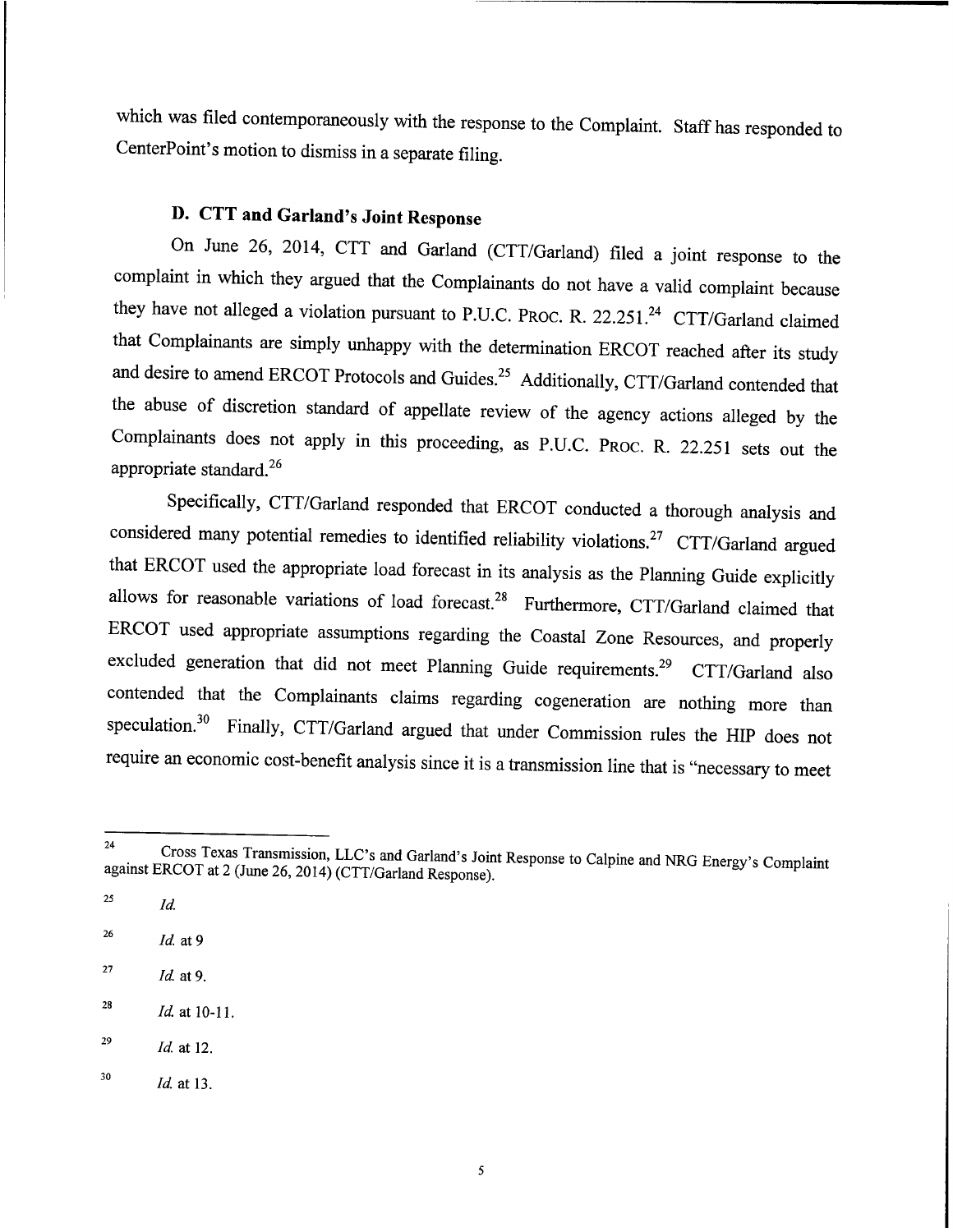**state or federal** reliability **standards"31** CTT/Garland ultimately **claimed that** ERCOT acted **reasonably and in accordance with its Protocols** and Guides, **and therefore agreed with and adopted the facts and arguments contained** in ERCOT's **response.32**

#### II. STAFF'S **RESPONSE**

Simultaneously with the filing of these comments, Staff is filing a response supporting CenterPoint's Motion to Dismiss on the limited grounds that Complainants have failed to allege any violation of an applicable protocol or planning guide noting that NRG and Calpine have actually conceded, on multiple occasions, throughout the ERCOT stakeholder process leading up to ERCOT's April 8, 2014 decision that ERCOT followed all relevant protocols, guides and other relevant requirements.<sup>33</sup> However, in the event this proceeding is not dismissed, as defined in Staff's list of issues filed on June 26, 2014, the scope should be limited to a single issue of whether ERCOT violated any relevant law, rule, order, protocol, planning guide, or procedure in endorsing the need for the HIP.

Staff recommends that this proceeding remain at the Commission at this time and not be referred to the State Office of Administrative Hearings (SOAH). As discussed above, in the event this case is not dismissed, this proceeding should be limited to a single issue $34$  solely addressing whether ERCOT's April 8, 2014 decision endorsing the need for the HIP violated an applicable law, ERCOT protocol, planning guide, or other relevant requirement. While the scope of this proceeding should be narrowly tailored along the lines specified in Staff's list of issues, properly addressing this issue may nonetheless require the development of record evidence.

#### III. CONCLUSION

It is Staff's position that in the event this case is not dismissed, the scope should be **limited to a single issue** of whether ERCOT violated **relevant law,** ERCOT protocol, **planning guide, or other requirement.** Further, **Staff requests** that this **proceeding remain at the Commission at this time.**

**<sup>33</sup> CenterPoint Energy Houston Electric,** LLC's **Motion to Dismiss at 3-4 (June 20, 2014).**

3 **4 Commission Staff's List of Issues at 1-2 (June 26, 2014).**

*<sup>31</sup> Id.* at 14.

 $^{32}$  *Id.* at 3.